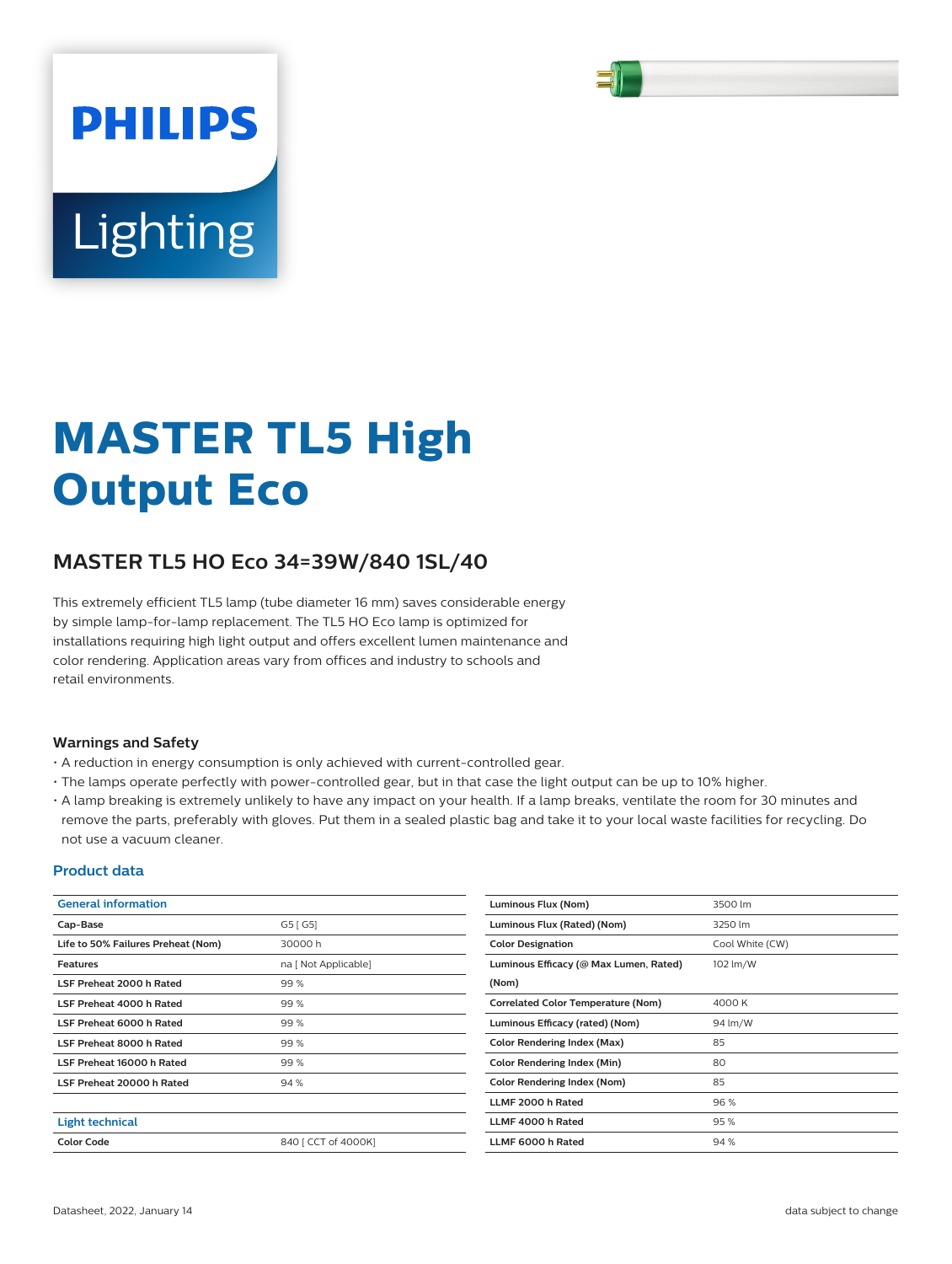# **MASTER TL5 High Output Eco**

| LLMF 8000 h Rated               | 93%             |  |  |  |
|---------------------------------|-----------------|--|--|--|
| LLMF 12000 h Rated              | 92%             |  |  |  |
| LLMF 16000 h Rated              | 91%             |  |  |  |
| LLMF 20000 h Rated              | 90%             |  |  |  |
|                                 |                 |  |  |  |
| <b>Operating and electrical</b> |                 |  |  |  |
| Power (Nom)                     | 34.6 W          |  |  |  |
| Lamp Current (Nom)              | 0.340 A         |  |  |  |
|                                 |                 |  |  |  |
| <b>Temperature</b>              |                 |  |  |  |
| Design Temperature (Nom)        | 35 °C           |  |  |  |
|                                 |                 |  |  |  |
| <b>Controls and dimming</b>     |                 |  |  |  |
| Dimmable                        | Yes             |  |  |  |
|                                 |                 |  |  |  |
| <b>Mechanical and housing</b>   |                 |  |  |  |
| <b>Bulb Shape</b>               | T5 [16 mm (T5)] |  |  |  |
|                                 |                 |  |  |  |

| <b>Approval and application</b>      |                              |  |  |  |
|--------------------------------------|------------------------------|--|--|--|
| Mercury (Hg) Content (Nom)           | $1.4 \mathrm{mg}$            |  |  |  |
| Energy Consumption kWh/1000 h        | 38 kWh                       |  |  |  |
|                                      |                              |  |  |  |
| <b>Product data</b>                  |                              |  |  |  |
| Full product code                    | 872790091808301              |  |  |  |
| Order product name                   | MASTER TL5 HO Eco 34=39W/840 |  |  |  |
|                                      | 1SL/40                       |  |  |  |
| <b>EAN/UPC - Product</b>             | 8727900918083                |  |  |  |
| Order code                           | 927992384033                 |  |  |  |
| <b>Numerator - Quantity Per Pack</b> | 1                            |  |  |  |
| Numerator - Packs per outer box      | 40                           |  |  |  |
| Material Nr. (12NC)                  | 927992384033                 |  |  |  |
| Net Weight (Piece)                   | 79.200 g                     |  |  |  |
| <b>ILCOS Code</b>                    | FDH-34/40/1B-L/P-G5-16/850   |  |  |  |

#### **Dimensional drawing**

| Product           |       | $D(max)$ $A(max)$ $B(max)$ $B(min)$ |  | C (max)                             |
|-------------------|-------|-------------------------------------|--|-------------------------------------|
| MASTER TL5 HO Eco | 17 mm |                                     |  | 849.0 mm 856.1 mm 853.7 mm 863.2 mm |
| 34=39W/840 1SL/40 |       |                                     |  |                                     |

#### **MASTER TL5 HO Eco 34=39W/840 1SL/40**

### **Photometric data**



**LDPB\_TL5ECO\_840-Spectral power distribution B/W**



**LDPO\_TL5ECO\_840-Spectral power distribution Colour**